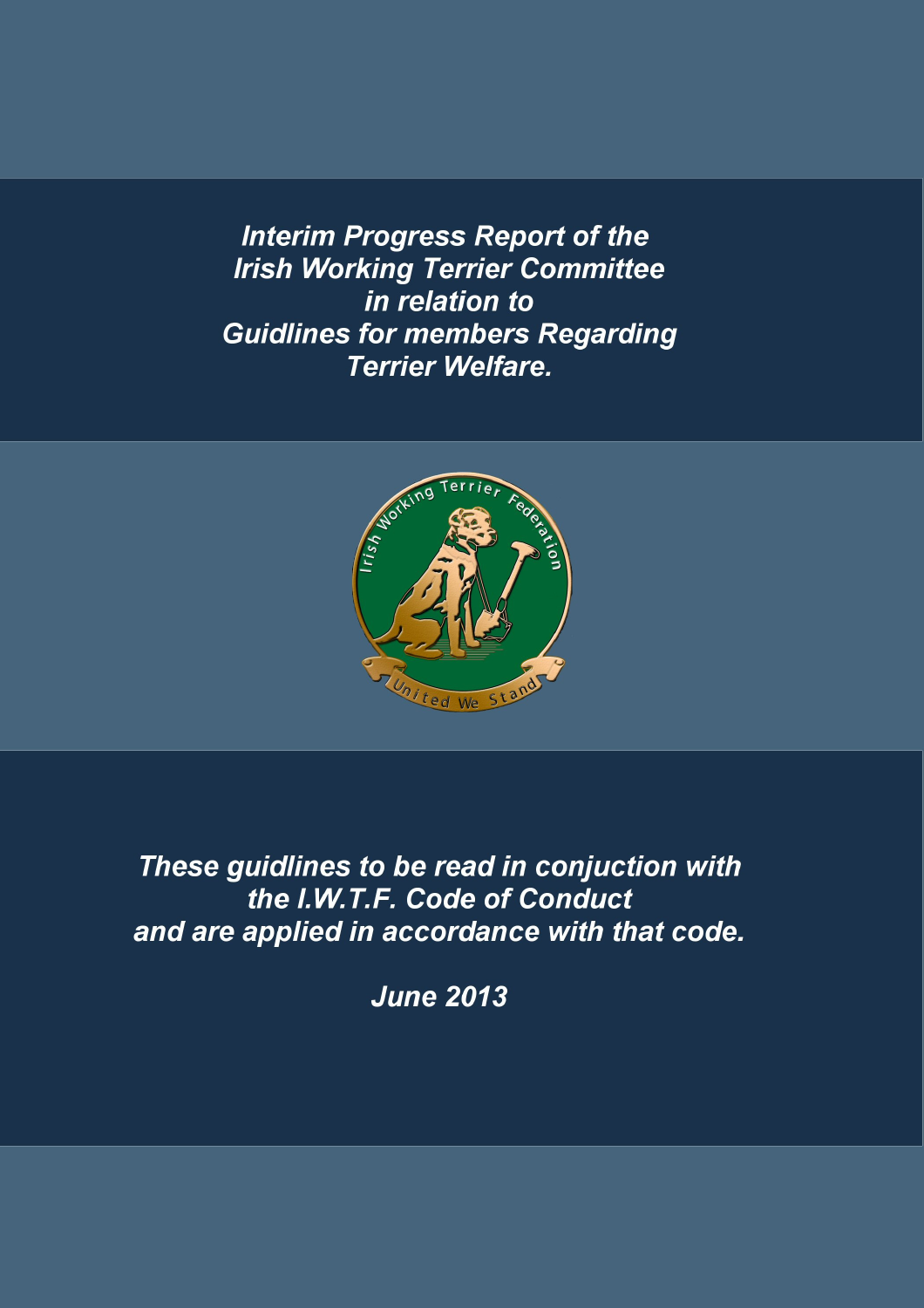# **Contents**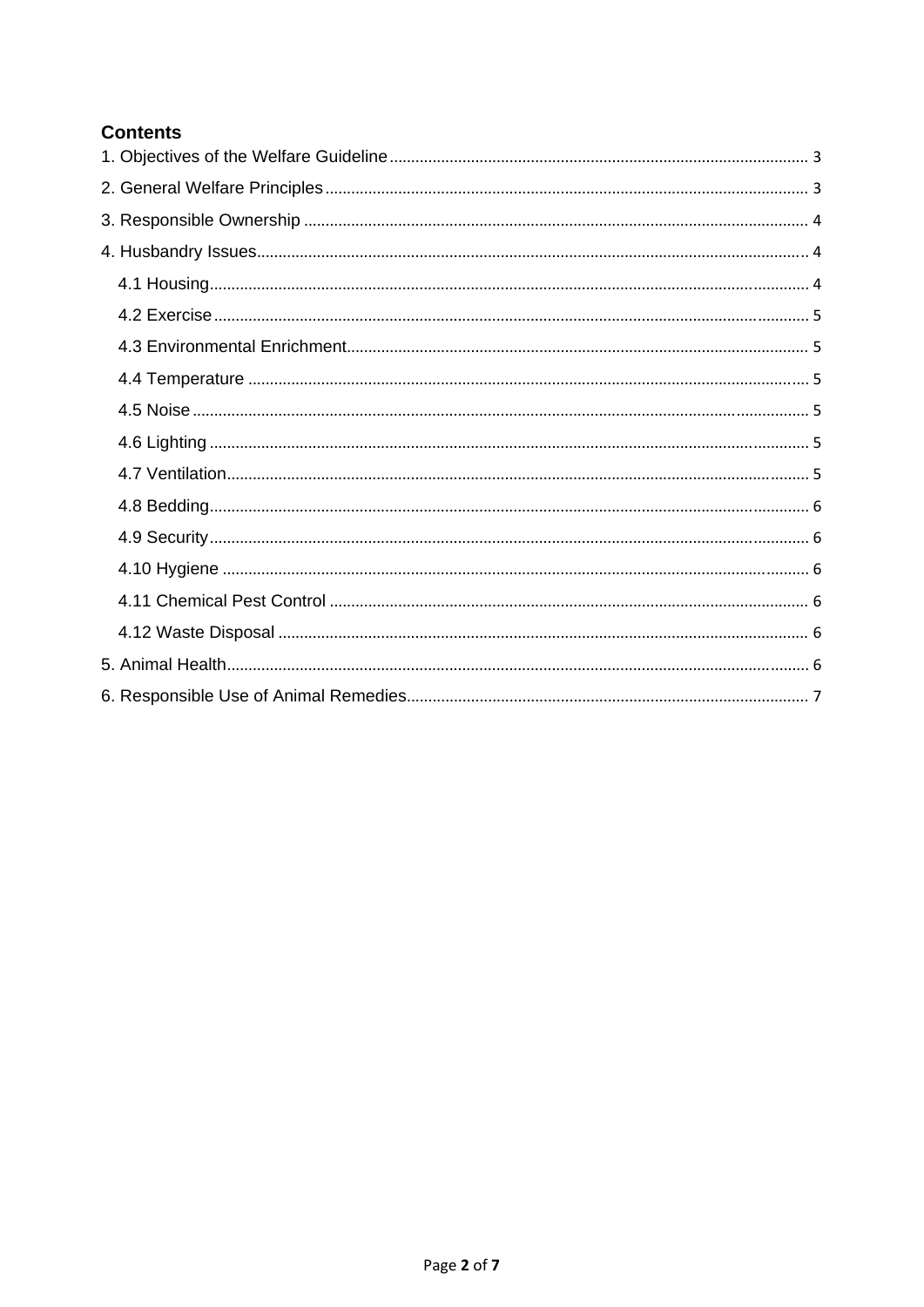### **1. Objectives of the Welfare Guideline**

The primary objective of the guideline is to set standards and clearly define what is expected of all individuals engaged in the care and management of working terriers. It addresses the main areas of activity and defines the legislation of which owners should be cognisant while active within I.W.T.F. affiliated membership.

The guideline is not intended as an exhaustive list of terrier practices, but clearly highlights what level of knowledge and competence is required while caring for working terriers. It seeks to educate stakeholders on the various legislative elements associated with animal welfare and indicates what constitutes best practice.

Terrier welfare is concerned with the wellbeing of the dog, the physical as well as the social environment. Given that terriers depend on human interaction, we are responsible for their welfare. The guideline emphasises the vital relationship between the terrier carer and the veterinarian and how a strong relationship between both parties will ensure that responsible care be afforded to the terrier.

This Guideline is produced in compliance with the requirements of the Animal Health & Welfare Act 2013. Compliance with this Welfare Guideline, I.W.T.F. Code of Conduct, the Animal Health & Welfare Act 2013 and all other legislative instruments is required by all participants within IWTF affiliated membership and will be of significant benefit to the practising of terrierwork and the very animal that we hold in such high regard.

This Welfare Guideline may be revised from time to time to reflect new knowledge and best practice, such that the welfare of terriers is optimised at all times.

Each affiliated IWTF club shall have a nominated Representative/ Welfare Officer.

### **2. General Welfare Principles**

- a) The owner is responsible for the welfare, action and whereabouts of their terriers.
- b) The owner or keeper of the terrier shall both take full responsibility for the physical and social well being of the terrier and shall do so with full regard to its welfare.
- c) This guideline supports and promotes the principles set out in the "Five Freedoms" which underpin best welfare practice:
	- 1. Freedom from hunger and thirst;
	- 2. Freedom from discomfort;
	- 3. Freedom from pain, injury and disease;
	- 4. Freedom to express normal behaviour;
	- 5. Freedom from fear and distress.
- d) Owners and keepers of terriers shall ensure that terriers are kept under conditions reflecting the above principles at all times and where deficiencies are identified, take prompt action to rectify.
- e) When transporting terriers, owners and keepers shall ensure that it is carried out in compliance with current Transport Regulations.
- f) Terrierwork participants shall ensure the continued membership of the I.W.T.F. and ensure compliance with conditions of membership.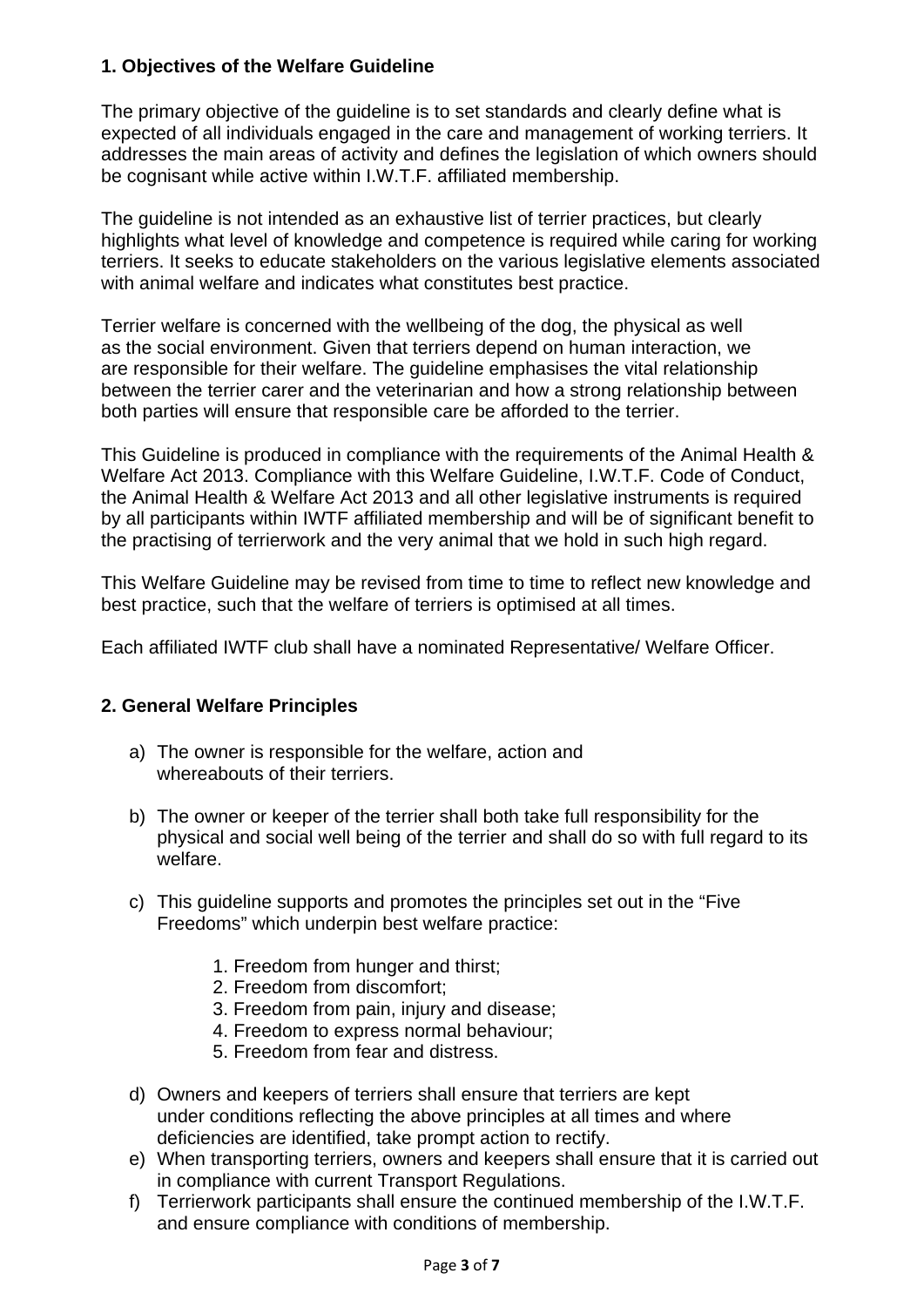### **3. Responsible Ownership**

The owner or keeper of the terrier shall ensure the following:

- a) Provision of accommodation and equipment appropriate to the physical, behavioural and social requirements of the terrier.
- b) Provision of sufficient space for terriers to stand in a normal standing position, move around freely, stretch fully, rest and to express normal behaviour patterns.
- c) Provision of sufficient quantities of appropriate food and water to support optimal health.
- d) That persons charged with the day-to-day management of the terriers are competent and skilled and are sufficiently trained to recognise whether or not the animals are in good health (signs of ill-health include loss of appetite, listlessness, abnormal discharge, lameness, swollen joints, diarrhoea, rapid loss of condition, changes in skin condition, excessive scratching, etc.)
- e) Protection of the terrier from disease, distress and injury.
- f) Provision of prompt veterinary and other appropriate treatment in cases of serious illness or injury.
- g) Implementation of a comprehensive targeted vaccination programme in line with veterinary advice.
- h) Implementation of proper hygiene practices to promote the health of the terrier.
- i) In the event of the need for euthanasia, it should be undertaken as soon as practicable to avoid unnecessary suffering and shall be carried out in a humane way.

## **4. Husbandry Issues**

### **4.1 Housing**

The owner or keeper of the terrier shall ensure the following:

- a) Location of kennel shall take account of excessive noise and pollution that could cause harm or distress to the terrier.
- b) The kennel must have a water supply, such that terriers have access to water at all times.
- c) Kennels must protect the terriers from rain and wind. It should provide adequate shade to protect from excessive sunlight, and be partially enclosed to provide a sheltered sleeping area. Consideration should be given to temperature, humidity and ventilation.
- d) Kennel housing should be separated by either solid partitions, which would assist in noise reduction, or by galvanised mesh or chain link wire dividers.
- e) Internal surfaces shall be constructed so that they are easy to clean and disinfect and maintained in good condition.
- f) The housing area should be free of sharp objects and all electrical equipment and wiring must be out of reach of the terriers.
- g) A whelping area should be provided for the pregnant terrier, separate from a group kennel. The whelping area should be 2 ½ times the size of the terrier. Suitable bedding should be provided and changed as required.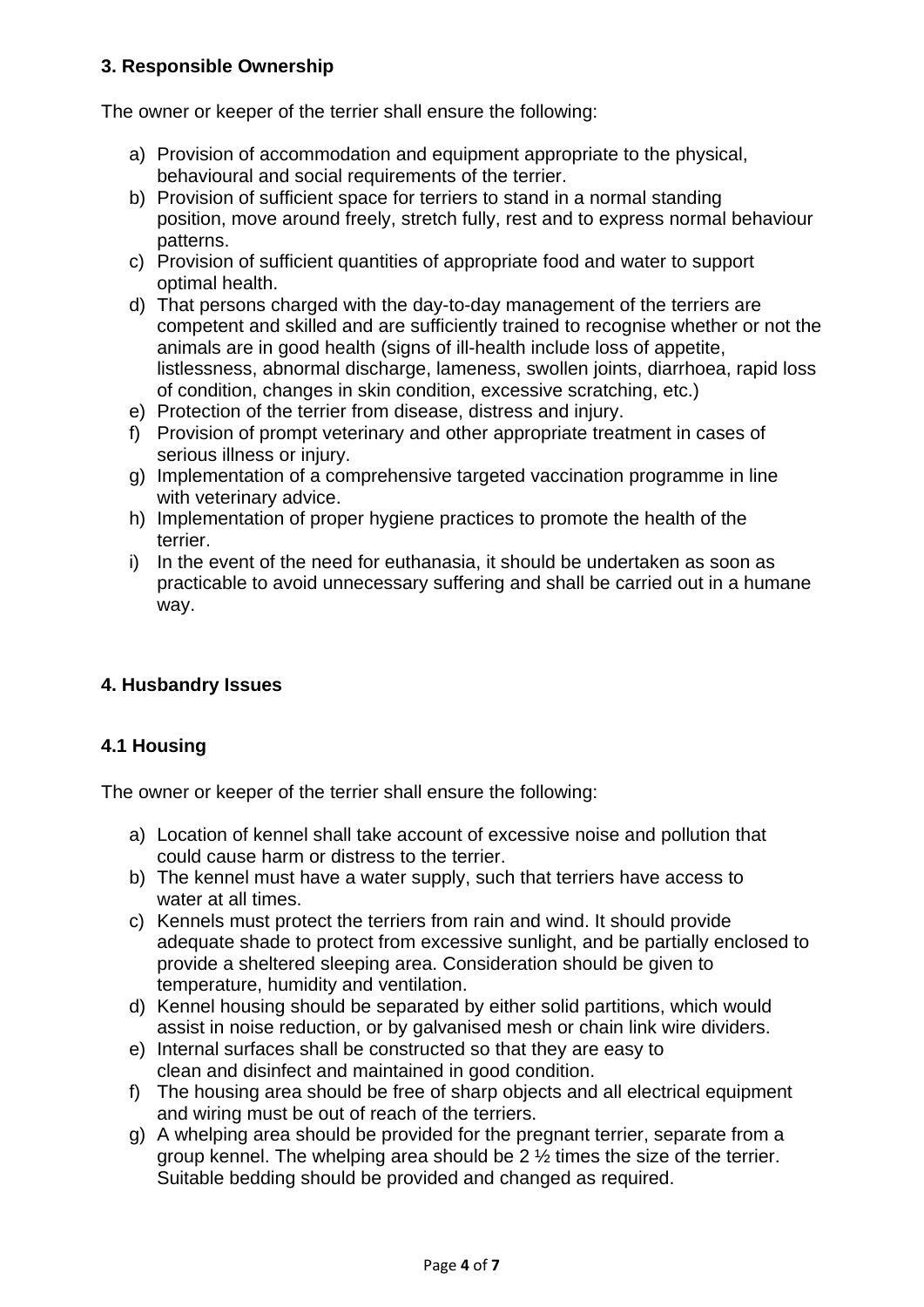### **4.2 Exercise**

Dogs shall have the opportunity for exercise to:

- a) Allow them to urinate and defecate;
- b) Give them contact with humans and, if appropriate, with other dogs;
- c) Sufficiently maintain their health and fitness.

#### **4.3 Environmental Enrichment**

- a) Enrichments should be supplied to pups to provide an environment that will enhance the dogs' well-being and permit them to live in many social environments in a compatible manner.
- b) How pups are treated, dealt with and handled can help with their behavioural development with respect to socialisation and habituation and have a far reaching effect throughout their lives. Although there will always be a risk of single-event incidents that may lead to fear, nervousness or anxiety in a pup there will be a better chance of a solid, emotionally grounded individual if simple, basic socialisation and habituation techniques are carried out.

#### **4.4 Temperature**

- a) The terrier should be protected from extremes of temperature. The minimum indoor allowable temperature for breeding terriers is 10 C (50 F)
- b) For puppies, a temperature of 26C is the most appropriate.
- c) Maximum and minimum temperatures shall be monitored.

#### **4.5 Noise**

Noise from barking terriers should be managed to comply with noise regulations.

#### **4.6 Lighting**

- a) Terriers should be kept under lighting conditions that reflect as close as possible natural conditions. They should not be kept in permanent darkness and should have access to at least 8 hours lighting per day
- b) Lighting should be adequate so that all areas of the interior of the kennel can be seen clearly.
- c) Sunlight is the preferred means of lighting, provided shaded areas are available.
- d) Artificial light shall be provided, where needed, to allow kennel areas to be thoroughly cleaned and to enable terriers be checked.

### **4.7 Ventilation**

Ventilation should be sufficient to eliminate the build up of stale air, prevent dampness and draughts and to minimise foul or noxious odours without draughts.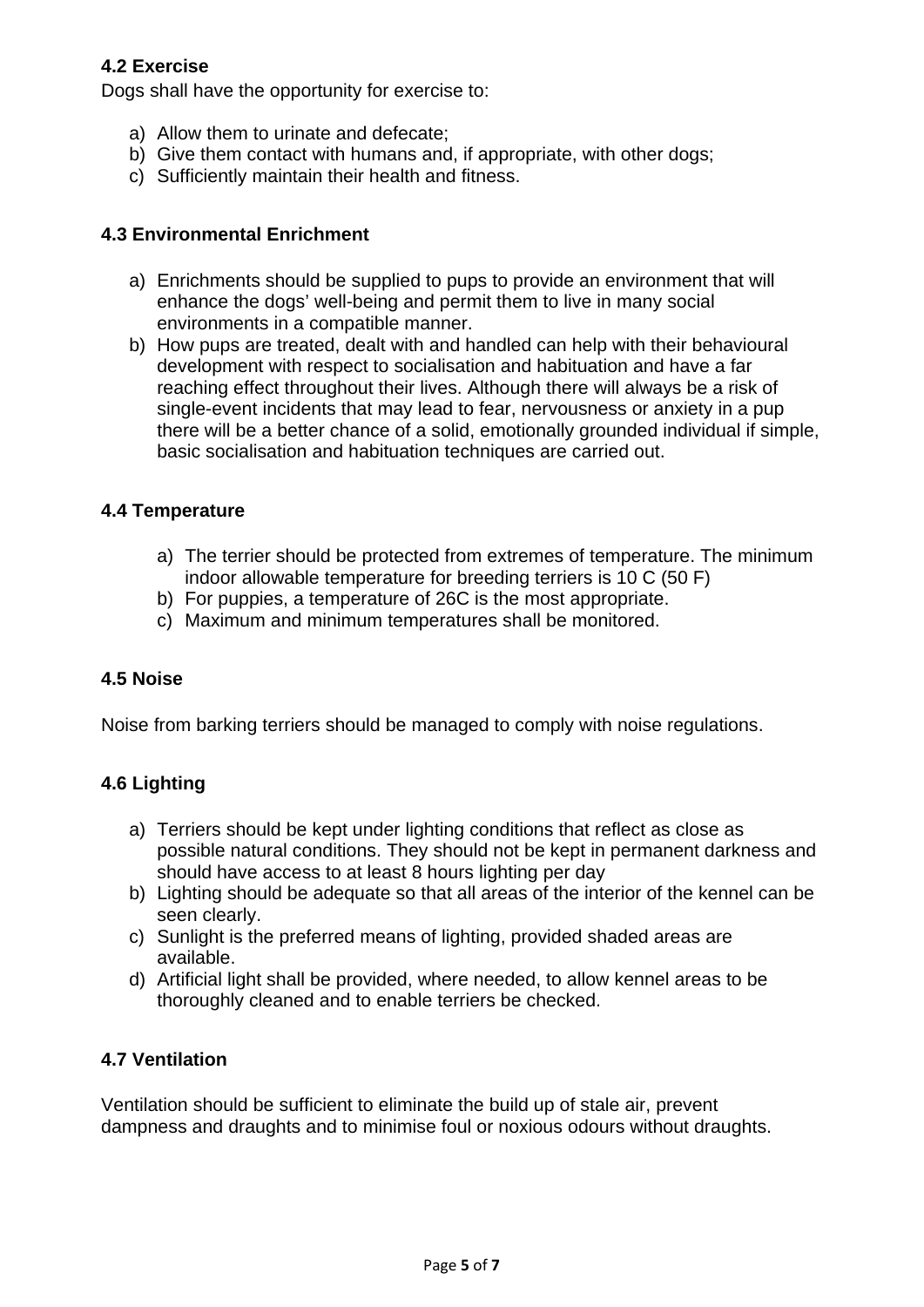### **4.8 Bedding**

- a) All kennels should provide either a raised sleeping area or a separate lower draught free area, with appropriate bedding.
- b) If permeable bedding is used it should be changed frequently and kept clean and dry.
- c) Whelping terriers should be provided with a suitable whelping box that is lined with clean bedding and cleaned as required, but at least once daily.

### **4.9 Security**

- a) Kennels should be securely fastened.
- b) Each individual kennel should be fitted with a secure closing device that cannot be opened by the incumbent terriers.

### **4.10 Hygiene**

- a) Kennels and exercise areas should be kept clean so that the comfort of the terrier can be maintained and disease controlled.
- b) Faeces shall be removed daily from kennels which house adult terriers in the case of housing puppies, faeces should be removed more frequently and at least once a day.
- c) A cleansing and disinfection regime shall be put in place that is appropriate to maintaining good hygiene on the premises thus ensuring the health and welfare of the terriers, The regime should take into account the intensity of the production site, the general animal health and disease situation and risk of introduction of disease through day-to-day activities.
- d) Cleansing and disinfecting agents should be selected based on their suitability, safety and effectiveness. Manufacturer's instructions for the use of these agents should be followed - to dilute a solution may be ineffective and too concentrated a solution may be toxic.

#### **4.11 Chemical Pest Control**

- a) Pests including fleas, ticks, flies, lice and wild rodents should be controlled.
- b) Chemicals used for pest control shall be used only in accordance with the manufacturer's instructions.
- c) As terriers and humans may be adversely affected by chemical pest control agents, expert advice should be sought before chemical pest control operations are carried out.
- d) Food should be stored appropriately, with dry food kept in a rodent free place and fresh meat kept refrigerated.

### **4.12 Waste Disposal**

Droppings, bedding and any other waste material should be disposed of promptly in accordance with relevant local authority requirements.

### **5. Animal Health**